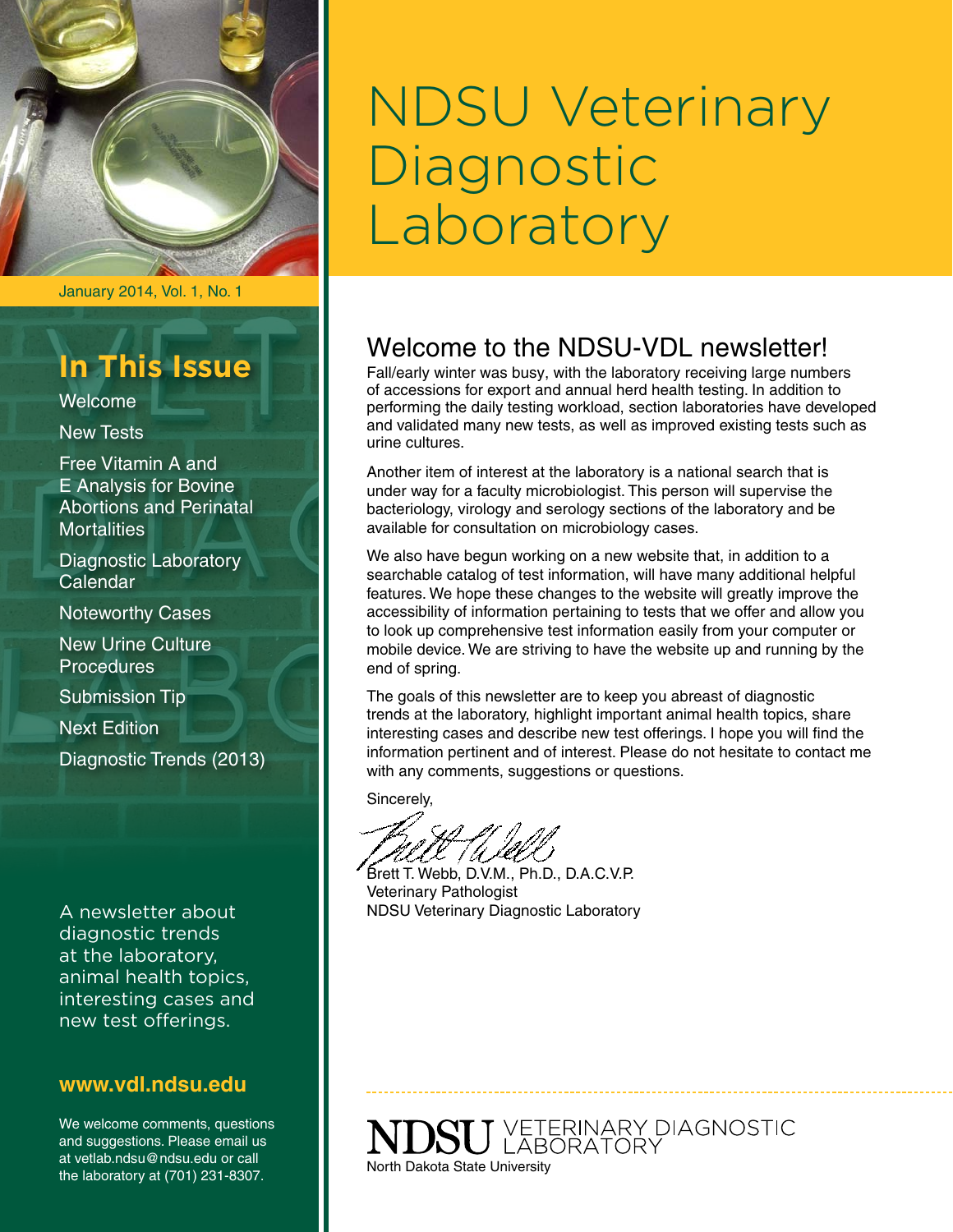## **New Tests**

The molecular diagnostics section of the laboratory has optimized and validated many new PCR (polymerase chain reaction) assays. Please call the lab for information on submitting samples for testing or for pricing information on large numbers of samples. Beginning in 2014, the lab again will offer serum neutralizing assays in-house for BVDV1, BVDV2, IBRV and BRSV.

| <b>New PCR Tests</b>                        | <b>Price</b> |
|---------------------------------------------|--------------|
| <b>Small animal</b>                         |              |
| Feline herpesvirus                          | \$40         |
| Feline respiratory panel (FHV, FCV)         | \$60         |
| Feline panleukopenia virus                  | \$45         |
| Canine distemper virus                      | \$45         |
| Canine parvovirus                           | \$45         |
| Canine adenovirus 1,2                       | \$40         |
| Canine herpesvirus                          | \$40         |
| Large animal                                |              |
| Bovine coronavirus                          | \$40         |
| Bovine rotavirus                            | \$45         |
| Clostridium hemolyticum                     | \$35         |
| Bovine herpesvirus 1                        | \$35         |
| Bovine herpesvirus 4                        | \$35         |
| Bovine leukosis virus                       | \$35         |
| Bovine respiratory panel (BVDV, BRSV, IBRV) | \$60         |
| Equine viral arteritis virus                | \$40         |
| <b>Multiple species</b>                     |              |
| Cryptosporidia sp.                          | \$35         |
| Lawsonia intracellularis                    | \$45         |

## **Diagnostic** Laboratory Calendar

The diagnostic laboratory will be closed on the following holidays:

- Jan. 20, Martin Luther King Jr. Day
- Feb. 17, Presidents Day



## Free Vitamin A and E Analysis for Bovine Abortions and Perinatal **Mortalities**

The diagnostic laboratory will be offering vitamin A and E analysis this year at no additional cost for specific cases. The free analysis is only available on cases submitted for general investigation (discretion of the laboratory), and the general investigation fee still will apply.

Whole fetuses and neonates (less than 2 days of age), as well as tissue samples from such cases, are eligible for free vitamin A and E analysis.

To qualify for the free analysis, please include maternal age, maternal nutrition (type and amount of feed and any vitamin/mineral supplements) and gestational age (if breeding dates are known). For cases of perinatal mortality, please include age in hours and whether the calf suckled.

Vitamin analysis will be performed only on liver samples, so be sure to include liver along with a complete set of tissue samples (see submission tip in this issue). Contact Brett Webb at the laboratory with any questions.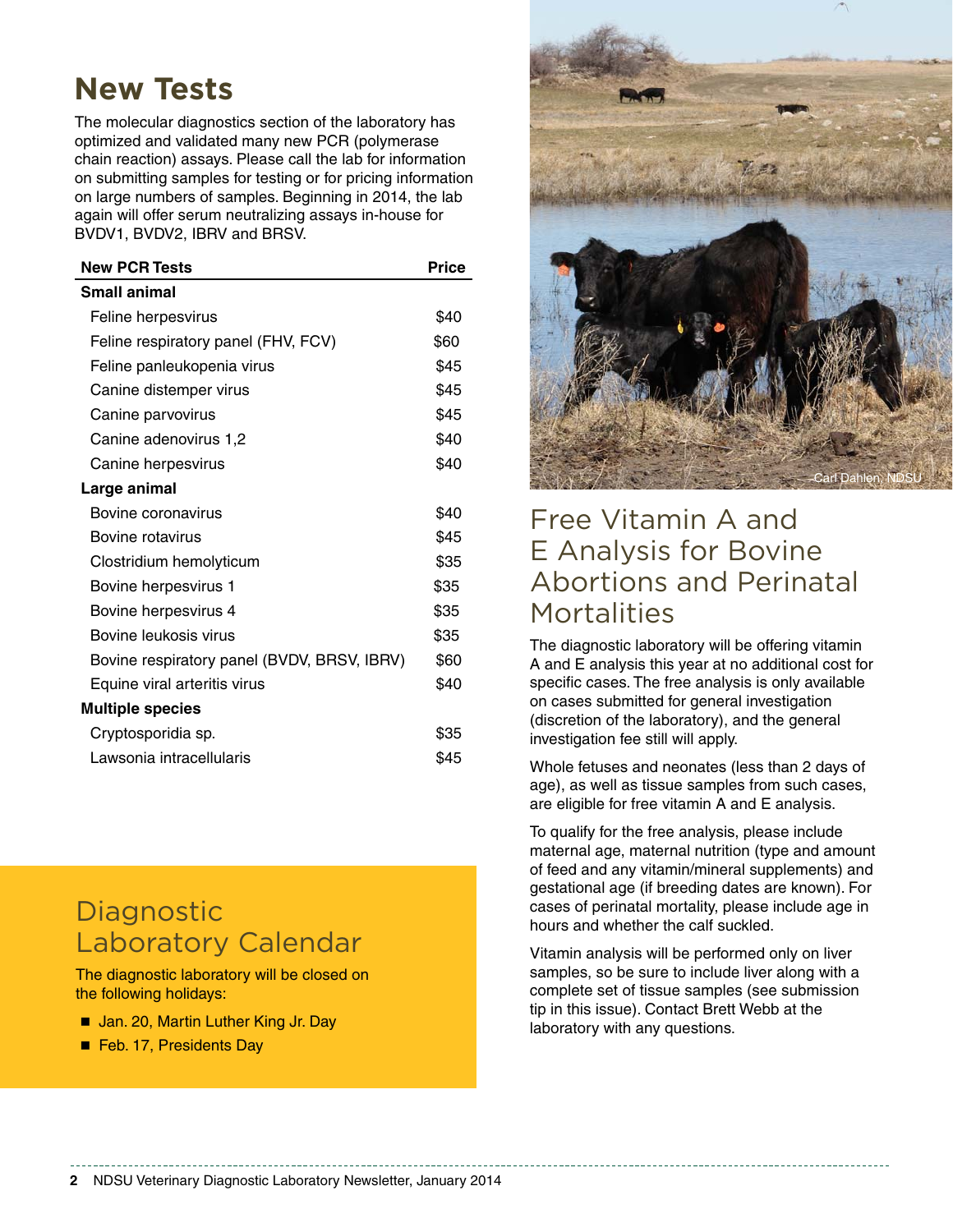# **Noteworthy Cases**

#### **Pigeon fever**

Corynebacterium pseudotuberculosis was cultured from a swab submitted from a 10-year-old quarter horse gelding with a large abscess on the chest. Antibiotic susceptibility indicated intermediate susceptibility to only Ceftazidime; other MICs (minimum inhibitory concentrations) were at or near the lowest concentration tested. Aerobic culture of aspirated exudate is useful for confirmation.

#### **Pneumonia in a kitten**

An 11-week-old female short-haired kitten was presented for necropsy following a brief history of open-mouth breathing. Gross findings were limited to the respiratory tract with prominent bronchopneumonia and ulcerative tracheitis. Histologically, severe, subacute necrosuppurative bronchopneumonia with intranuclear inclusion bodies (arrows) and necrosuppurative tracheitis with intraluminal Eucoleus (Capillaria) aerophila were observed. Mycoplasma sp. was cultured from the lung and PCR for feline herpesvirus was positive.

Feline herpesvirus–1 most frequently is associated with upper respiratory tract infections, keratitis and conjunctivitis in cats. Pneumonia due to this virus is less common but occasionally observed. Mycoplasma sp., most commonly M. felis and M. gatae, often can colonize diseased lungs and contribute to morbidity but are not thought to be primary respiratory pathogens.

Eucoleus (Capillaria) aerophila is likely an incidental finding in this case due to the low numbers of parasites present. Infestations are associated with only mild catarrhal inflammation of the airways but can, on occasion, predispose animals to secondary bacterial pneumonia.

Antemortem diagnosis in this case could be accomplished with nasopharyngeal swabs submitted for aerobic/mycoplasma culture and feline respiratory PCR (polymerase chain reaction) panel, which tests for feline herpesvirus and feline calicivirus.



**This is a section of lung showing inflammatory cell infiltration and attenuation of terminal airway epithelium with some cells containing intranuclear inclusion bodies (arrows).**

## New Urine Culture Procedures

The bacteriology section is working on methods to improve isolation of bacteria from urine. Isolation of bacteria from urine often is hampered by many factors, including urine pH extremes, death of bacteria in transit, concurrent or recent antibiotic administration and low numbers of bacteria that may be below the threshold of detection by traditional systems.

The later aspect may be particularly important in cases of chronic cystitis, which often have low numbers of bacteria present. The laboratory is investigating the use of urine filtration to concentrate bacteria in samples prior to culturing.

For optimal results, we recommend that 3 milliliters of urine be submitted. The sample should be refrigerated and shipped overnight with an ice pack. If concurrent or recent antibiotic administration cannot be avoided, the BD-BACTEC or BD-BACTEC Plus antimicrobial removal systems can be used to reduce bacteria being killed in transit by antibiotics.